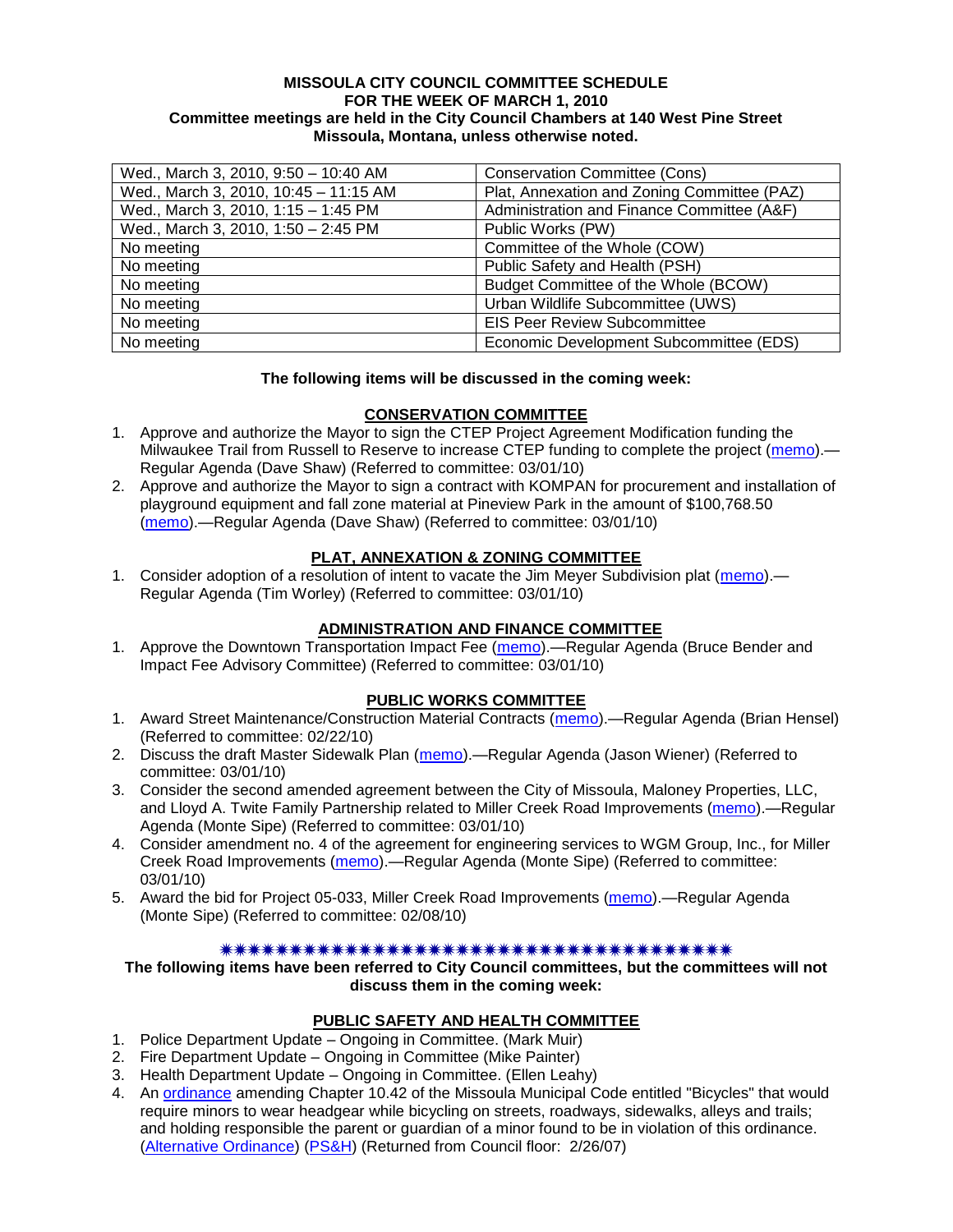- 5. Update on the Police facility project. [\(memo\)](ftp://ftp.ci.missoula.mt.us/Packets/Council/2008/2008-05-12/Referrals/Buildingpresentationreferral.htm) Regular Agenda (Mark Muir)(Referred to committee: 05/12/08)
- 6. An [ordinance](ftp://ftp.ci.missoula.mt.us/Packets/Council/2008/2008-12-15/2008CatOrdinanceAmendment%5B1%5D.pdf) amending Missoula Municipal Code Chapter 6.09 entitled "Missoula Cat Ordinance" section 6.09.010 through 6.09.090 to amend definitions, to limit the number of cats over the age of four months that a person, family, or household can harbor, keep, or maintain to five and to enact other general amendments. [\(PS&H\)](ftp://ftp.ci.missoula.mt.us/Packets/Council/2008/2008-12-15/081210psh.pdf) (Returned from Council floor: 01/12/09)
- 7. An [ordinance](ftp://ftp.ci.missoula.mt.us/Packets/Council/2008/2008-12-15/DogOrdinance--PSHrevisions.pdf) amending Missoula Municipal Code Title 6 entitled "Animals" generally amending Chapter 6.04 entitled "Animals Running at Large" and Chapter 6.08 entitled "Dogs and Pet Shops," increasing the fee when an animal is impounded and establishing a fee for a boarding kennel license. [\(PS&H\)](ftp://ftp.ci.missoula.mt.us/Packets/Council/2008/2008-12-15/081210psh.pdf) (Returned from Council floor: 01/12/09)
- 8. Review Public Safety and Health referrals. [\(memo\)](http://www.ci.missoula.mt.us/DocumentView.aspx?DID=2933) Regular Agenda (Marty Rehbein) (Referred to committee: 01/11/10)
- 9. Consider an ordinance of the Missoula City Council amending Missoula Municipal Code Title 10 entitled "Vehicles and Traffic" by adding Chapter 56 entitled "Refusal to submit to alcohol and/or drug tests" and enacting sections 10.56.010 through 10.56.030 [\(memo\)](http://www.ci.missoula.mt.us/DocumentView.aspx?DID=3131).—Regular Agenda (Dave Strohmaier)

# **CONSERVATION COMMITTEE**

- 1. Support for City employee cash for Bus Commuters Program [\(memo\)](http://www.ci.missoula.mt.us/DocumentView.aspx?DID=2127).—Regular Agenda (Ben Schmidt and Nancy Wilson) (Referred to committee: 08/24/09)
- 2. Review Conservation and Urban Wildlife Subcommittee referrals. [\(memo\)](http://www.ci.missoula.mt.us/DocumentView.aspx?DID=2933) Regular Agenda (Marty Rehbein) (Referred to committee: 01/11/10)
- 3. Budget update on aquatics [\(memo\)](http://www.ci.missoula.mt.us/DocumentView.aspx?DID=2864).—Regular Agenda (Lyn Hellegaard) (Referred to committee: 12/21/09)
- 4. Update from the Mount Jumbo Advisory Committee [\(memo\)](http://www.ci.missoula.mt.us/DocumentView.aspx?DID=3215).—Regular Agenda (Marilyn Marler and Giles Thelen) (Referred to committee: 03/01/10)

# **PLAT, ANNEXATION & ZONING COMMITTEE**

- 1. Annexation. (see separate list at City Clerk's Office for pending annexations) (Ongoing in Committee)
- 2. Update the Rattlesnake Valley Comprehensive Plan Amendment [\(memo\)](ftp://ftp.ci.missoula.mt.us/Packets/Council/2007/2007-04-02/Referrals/Rattlesnake_Plan_Update_referral.pdf).—Regular Agenda (Dave Strohmaier) (Referred to committee: 04/02/07)
- 3. Request to rezone the property legally described as Lot 3 of Scott Street Lots Subdivision, located in Section 16, T13N, R19W, P.M.M. form D (Industrial) to I-1 (Light Industrial), based on the finding of fact and conclusions of law. (PAZ [05/21/08\)](ftp://ftp.ci.missoula.mt.us/Packets/Council/2008/2008-06-02/080521paz.pdf) (Returned from Council floor: 6/2/08)
- 4. Discussion of OPG's [task list](ftp://ftp.ci.missoula.mt.us/Packets/Council/2008/2008-07-07/UITaskList.pdf) and workload [\(Urban Initiatives work plan\)](ftp://ftp.ci.missoula.mt.us/Packets/Council/2006/2006-06-12/Referrals/Urban_Init.htm).—Regular Agenda (Mike Barton) (Referred to committee: 06/12/06)
- 5. Review Plat, Annexation and Zoning referrals. [\(memo\)](http://www.ci.missoula.mt.us/DocumentView.aspx?DID=2933) Regular Agenda (Marty Rehbein) (Referred to committee: 01/11/10)
- 6. Ongoing discussion of City planning issues with members of the Planning Board.—Regular Agenda (Bob Jaffe) (Referred to committee: 3/20/06)
- 7. Conduct interviews and appoint a member to the Design Review Board [\(memo\)](http://www.ci.missoula.mt.us/DocumentView.aspx?DID=3168).—Regular Agenda (Kelly Elam) (Referred to committee: 02/22/10)

# **ADMINISTRATION AND FINANCE COMMITTEE**

- 1. Approve claims. (Ongoing) (Consent Agenda)
- 2. Approve journal vouchers. (Ongoing) (Consent Agenda)
- 3. Approve budget transfers. (Ongoing) (Consent Agenda)
- 4. An ordinance amending the municipal code as it relates to bike licensing.  $(A&F)$  (Returned from council floor: 12/15/08)
- 5. Implications of establishing maintenance districts. [\(memo\)](ftp://ftp.ci.missoula.mt.us/Packets/Council/2009/2009-05-11/Referrals/MaintenanceDistricts.pdf) Regular Agenda (Bob Jaffe) (Referred to committee: 05/11/09)
- 6. Review the FY 2010-14 CIP projects in committee [\(memo\)](ftp://ftp.ci.missoula.mt.us/Packets/Council/2009/2009-03-23/Referrals/RefAFCIPBudgetReviewFY2010-2014CIP.pdf).—Regular Agenda (Brentt Ramharter) (Referred to committee: 03/23/09)
- 7. Clarify position of council member who also serves on the board of a non-profit agency that has dealings with the city. [\(memo\)](http://www.ci.missoula.mt.us/DocumentView.aspx?DID=1840) – Regular Agenda (Ed Childers) (Referred to committee: 07/20/2009)
- 8. [Resolution](http://www.ci.missoula.mt.us/DocumentView.aspx?DID=2373) of the Missoula City Council establishing a tourism business improvement district consisting of non-contiguous lands within the City of Missoula for the purpose of aiding tourism, promotion and marketing within the district. [\(Exhibit A\)](http://www.ci.missoula.mt.us/DocumentView.aspx?DID=2090) [\(Exhibit B\)](http://www.ci.missoula.mt.us/DocumentView.aspx?DID=2374) [\(memo\)](http://www.ci.missoula.mt.us/DocumentView.aspx?DID=2097) [\(A&F\)](http://www.ci.missoula.mt.us/Archive.aspx?ADID=1172) (Returned from Council floor: 10/05/09)
- 9. Authorize the Mayor to sign a grant application to the Economic Development Administration, in conjunction with the Montana Sustainable Building Center (MSBC) [\(memo\)](http://www.ci.missoula.mt.us/DocumentView.aspx?DID=3183).—Regular Agenda (Ellen Buchanan) (Referred to committee: 02/22/10)